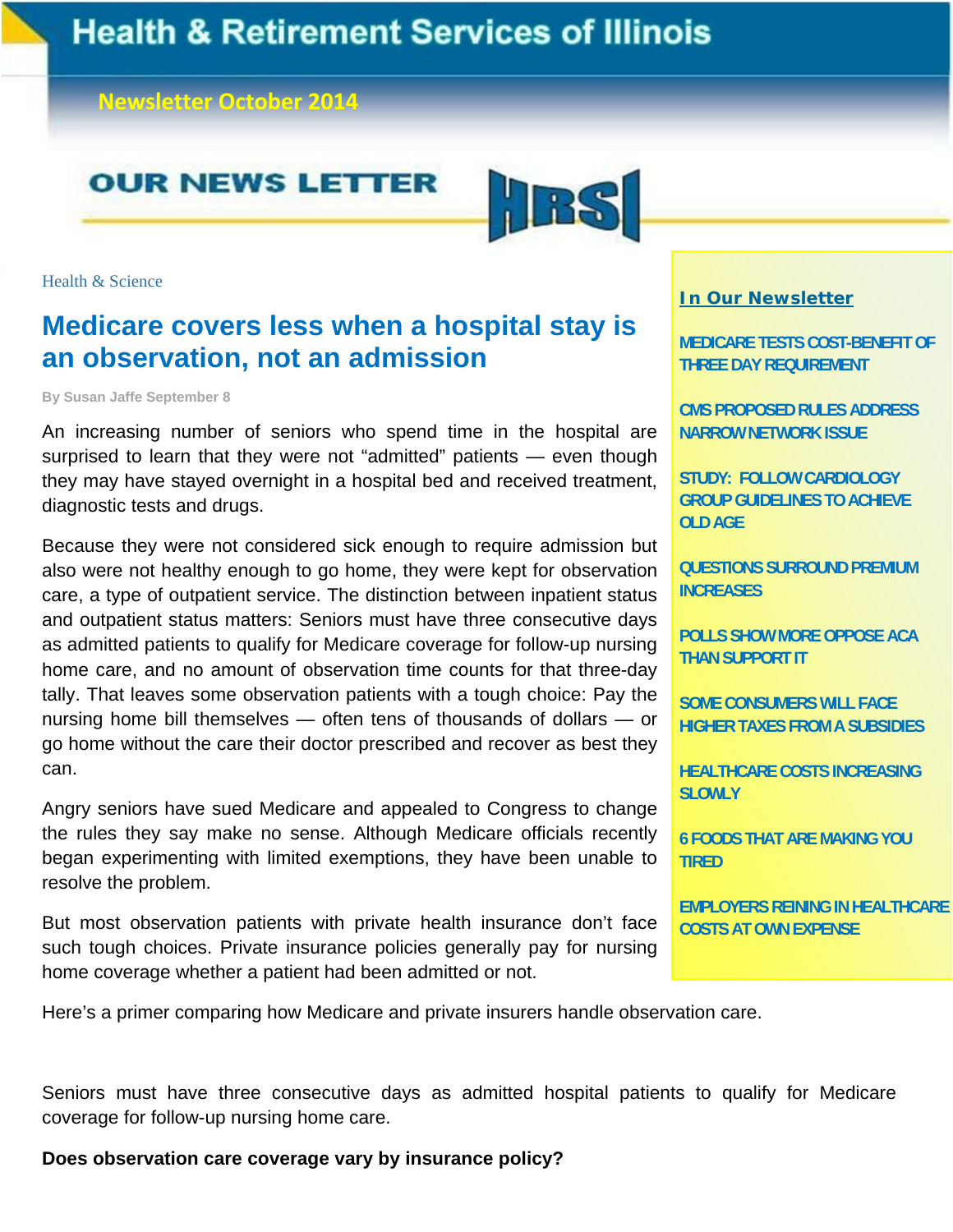Regardless of what type of insurance they have, patients are kept for observation for the same reason — so that doctors can decide if they need care that can only be provided in the hospital. They may also receive diagnostic tests and, in some cases, treatment.

Medicare and most private insurers consider observation care an outpatient service — like a doctor's visit or a lab test — even though observation patients may spend a night or more in a hospital room.

### What does it cost?

Because observation care is provided on an outpatient basis, patients usually have co-payments for doctors' fees and each hospital service. And they have to pay extra for routine drugs that they take at home if the hospital provides them during the observation period. For seniors who do not have a supplemental insurance policy that helps cover these expenses, the bill can be oppressive, according to Terry Berthelot, a senior attorney at the Center for Medicare Advocacy, a public interest law firm based in Connecticut.

Like Medicare beneficiaries, privately insured patients are usually responsible for a share of the cost of each treatment or test they receive when hospitalized for observation.

Those bills can add up, according to a study by the Health Care Cost Institute, a nonprofit, nonpartisan research organization. Privately insured people receiving observation and other outpatient services in the hospital paid about four times as much out of pocket as admitted patients in 2012 — an average of \$47 per admitted person compared with \$199 for an outpatient.

### How do you know if you've been admitted?

Ask your doctor or hospital officials to be sure, because patients in observation care are usually treated in the same units and rooms as admitted patients and might not know that they have not been admitted. Most find out when they get a bill.

Although Medicare does not require that beneficiaries be notified when they are on observation status, at least two states —Maryland and New York — have passed laws compelling hospitals to tell all patients when they are under observation care and, as the Maryland notice warns, "that may increase the patients' out-of-pocket costs for their stay."

"Knowledge is power," said Maryland state Sen. Delores G. Kelley (D-Baltimore County), who introduced the notice legislation last year.

### How common is observation care?

The number of Medicare observation patients has shot up 88 percent over the past six years, to 1.8 million in 2012, according to the Medicare Payment Advisory Commission, an independent government agency. Even after accounting for the overall growth in the Medicare population, the commission found that the number of observation stays per 1,000 beneficiaries eligible for Medicare's Part B outpatient services rose 61 percent from 2007 to 2012.

That's more than three times faster than the 18 percent increase among privately insured patients over the same period reported by the Health Care Cost Institute, which analyzed 5.7 billion claims from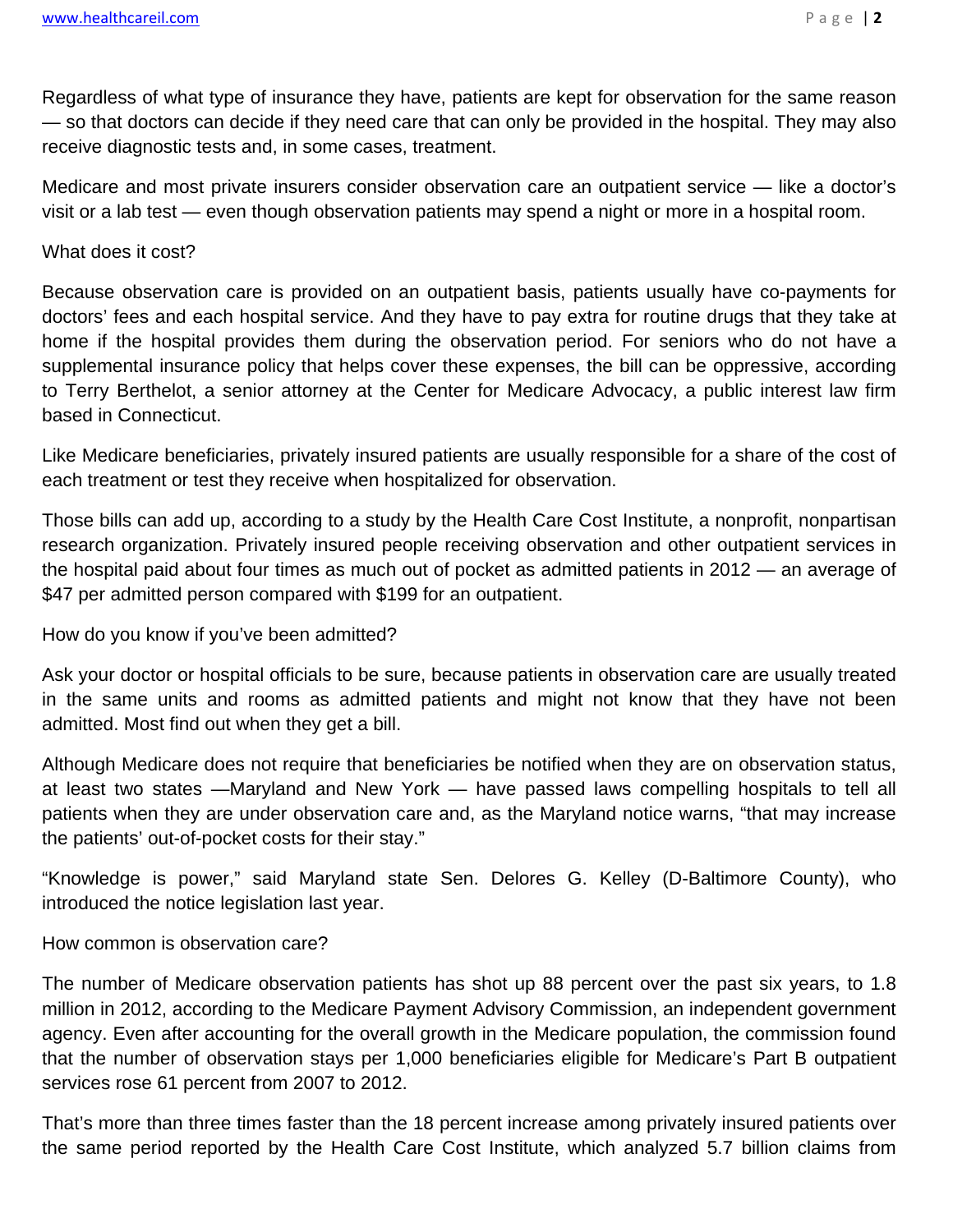employer-sponsored insurance policies covering a representative sample of 40 million beneficiaries younger than 65.

### **What's the effect on nursing home coverage?**

"There is generally no commercial policy requirement that skilled-nursing-facility care can only be covered following a three-day inpatient admission — which is what Medicare requires," said Kathleen Shure, a senior vice president at the Greater New York Hospital Association, which represents 150 hospitals.

"This just generally negatively affects Medicare recipients," Bob Armstrong, vice president of elder care services for St. Mary's Health System in Lewiston, Maine, said at the Senate Special Committee on Aging's hearing on observation care in July. "The [private] insurance payers don't have the same limitations in their contracts with us; they just require that the person need the skilled care."

The cost difference can be huge: In some parts of the country, a person without insurance coverage might pay more than \$10,000 for a month in a nursing home. When insurance covers the bill, the outof-pocket costs for consumers might be little or even none, depending on the type of plan.

For Cigna's 12 million members, "admission to a skilled nursing facility may occur at any time, whether hospitalization is inpatient or observation, and depends solely on the needs of the patient," said company spokesman Mark Slitt.

Aetna's 19.5 million commercial health plan members are eligible for nursing home coverage based on medical necessity, said spokeswoman Cynthia Michener.

Even most Medicare Advantage plans, the private insurance policies that are sold as an alternative to traditional Medicare and that are subsidized by the federal government, don't require members to have a three-day hospital admission in order to receive nursing home coverage. This year, 95 percent of the 2,526 plans available have waived that requirement, according to an analysis for Kaiser Health News by Avalere Health, a health research firm.

#### **Is Medicare considering any changes?**

l

Medicare is conducting pilot projects at hospitals across the country to find out what happens if it follows the example of private insurers and exempts seniors from the three-day requirement. If the experiments lead to better care and lower costs, officials say they may expand the exemption to more Medicare patients.

Kaiser Health News, an editorially independent news service, is a program of the Kaiser Family Foundation, a nonpartisan health-care-policy organization that is not affiliated with Kaiser Permanente.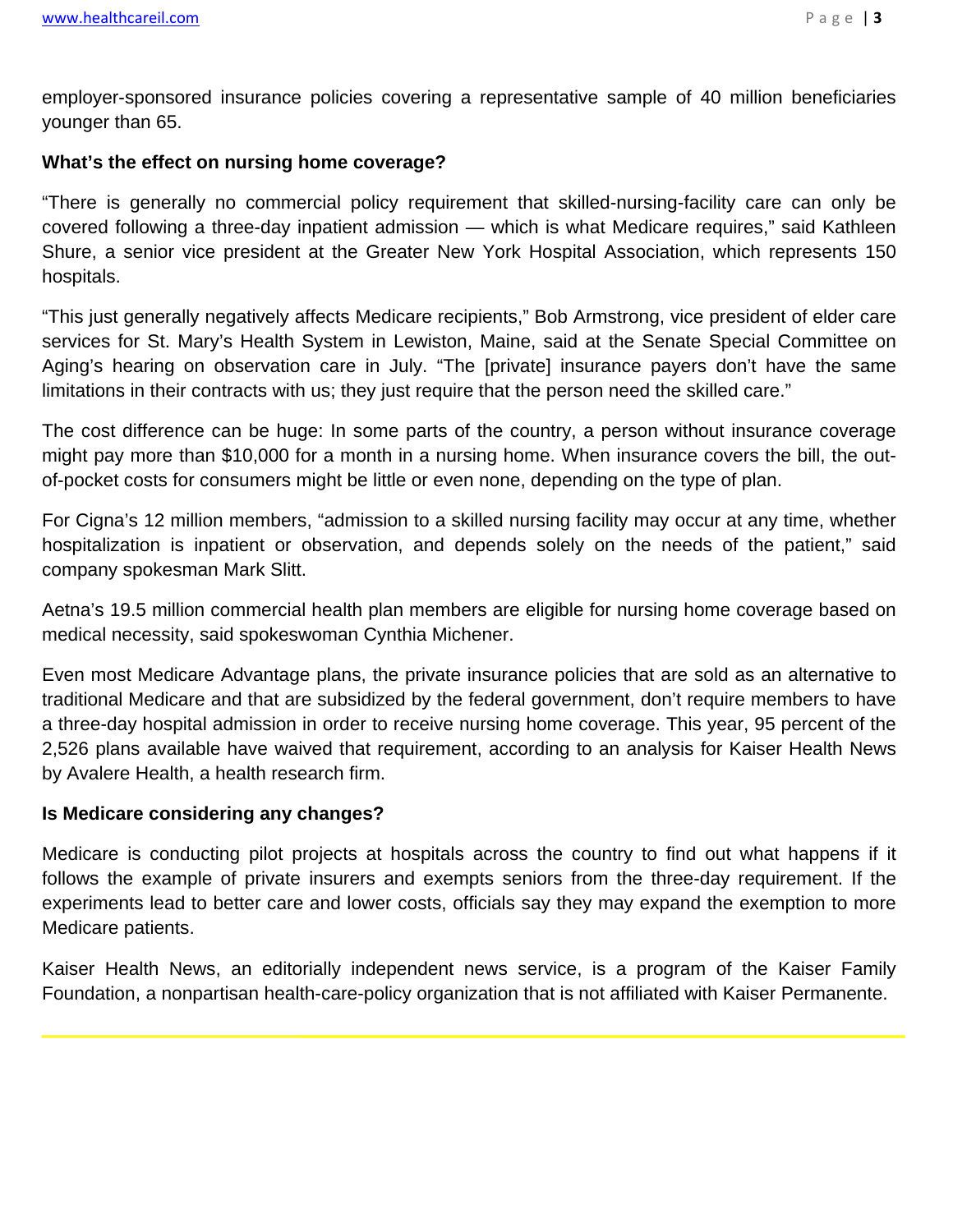### **Regulators struggle with Obamacare's narrow networks problem**

BY PHILIP KLEIN | SEPTEMBER 8, 2014



President Obama's healthcare law has provided an economic case study on the tradeoffs between cost and access.

Though insurance premiums soared for many Americans in 2014 — especially for young and healthy individuals — because of the regulations imposed by the law, those increases weren't as high as they could have been. One reason is that insurers responded to the regulations with narrower networks.

Insurers throughout the country offering coverage through the new health insurance exchanges drove a hard bargain with medical providers, and thus many of those providers chose not to participate. The end result was that Americans who obtained coverage through the healthcare law often found that they didn't have much choice when it came to doctors or hospitals. Those who averted "rate shock," in other words, often found themselves exposed to "access shock."

Lawmakers and regulators have been taking measures to try to address the problem going into the 2015 benefit year, but it is not clear whether the moves will actually improve the consumer experience.

California has been ground zero for fights over narrow networks. Early on, controversy erupted in the state when it became clear that Cedars-Sinai Medical Center, one of the nation's premier hospitals, would not be included in any exchange plans, and UCLA Medical Center, another top facility, would only be included in a few networks.

The backlash against narrow network plans has triggered a wave of consumer lawsuits against insurance companies in California. Regulators are investigating the narrow network problem, and last month the state legislature passed a bill aimed at addressing the issue. But the Los Angeles Times noted that "Anthem and other insurers largely stuck with that narrow-network strategy for 2015 plans in Covered California and outside the exchange."

New Hampshire regulators have touted progress on this front. For 2014 the state only had one insurance company, Anthem, whose network included just 16 of the state's 26 acute care hospitals. But in 2015 the state expects to have five insurers participate in the exchanges, and each of the 26 hospitals is expected to be carried by at least two networks.

State regulators have yet to announce final rates for 2015, however, and what could happen is that insurers will offer more access for more money. People who are willing to pay for more expensive insurance will have access to broader networks, but people who seek cheaper plans would be more limited in their choice of doctors.

The Centers for Medicare & Medicaid Services proposed rules for 2015 that would require insurers to submit a list of providers, which CMS would evaluate to make sure consumers are offered "reasonable access." CMS also identified "essential community providers" that offer medical care predominantly to low-income individuals. In 2014, participating plans were required to include 20 percent of those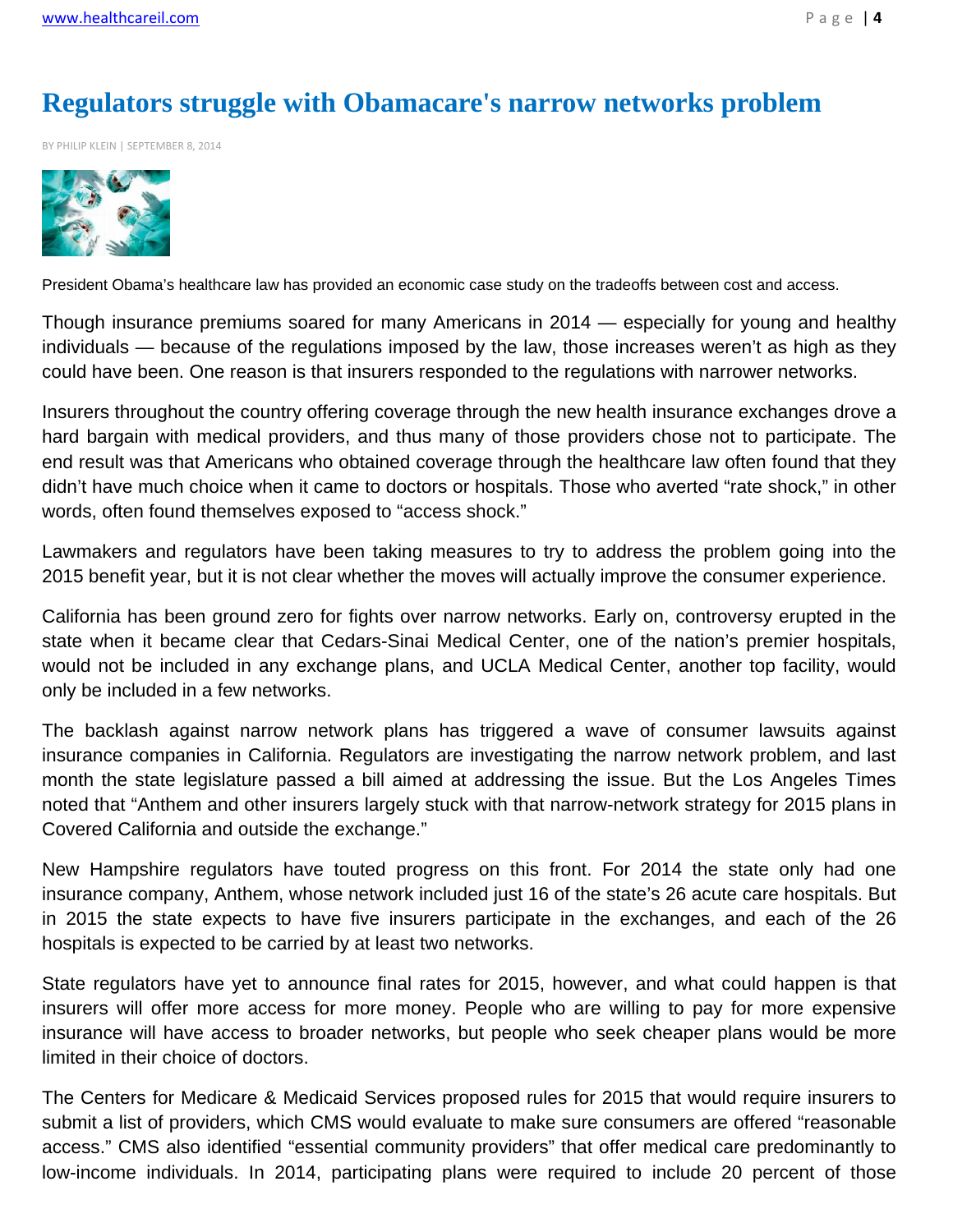i,

providers in their networks. The new rules would boost that to 30 percent in 2015. But these moves are mostly symbolic. The problem is, if the administration pushes too hard on access, it would inevitably lead to higher premiums — and the White House is eager to avoid such headlines heading into midterm elections.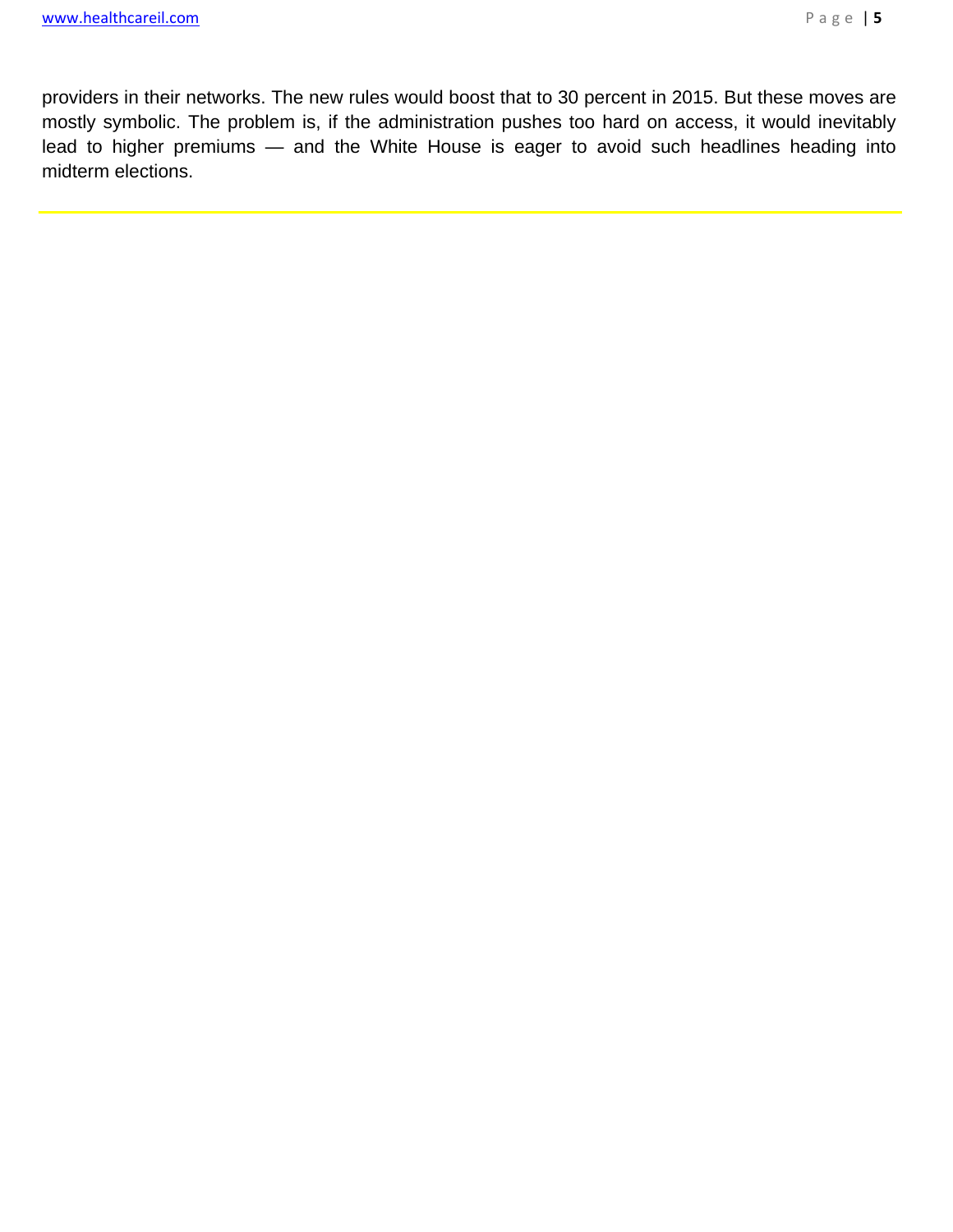## **ESC: Guidelines Offer Recipe for Ripe Old Age**

Published: Sep 4, 2014 By Ed Susman , Contributing Writer, MedPage Today



## Action Points

Note that this study was published as an abstract and presented at a conference. These data and conclusions should be considered to be preliminary until published in a peer-reviewed journal.

BARCELONA -- If you want to live to be 100 years old, the best advice is follow guidelines from major cardiology groups: Eat the right stuff, exercise, and avoid tobacco and excessive alcohol, researchers reported here.

In a study of 118 centenarians in Spain, Manuel Martinez-Selles D'Oliviera-Soares, MD, assistant professor of cardiology at the Hospital General Universitario Gregorio Maranon, Madrid, reported that most of the individuals considered their health status as very good -- with 45% rating their health status at least an 8 on a 10-point scale.

"Most of the centenarians that we studied were physically active during their lifetime and continued to exercise after they were 65 years of age," Martinez-Selles said in a press conference at the annual congress of the European Society of Cardiology.

"Their use of tobacco and alcohol was very, very low," he said. "These centenarians appear to follow the advice in the European Society of Cardiology lifestyle guidelines."

He said he was surprised at how high the elderly subjects rated their health. "At my hospital we had 18 centenarians and there was one woman who scored her heath as a 9 out of 10, even though she was wheelchair bound. She was comfortable but had severe physical limitations. We asked her again because we thought she misunderstood the question. But she repeated the same number. She said she could see and enjoy her children and grandchildren."

Martinez-Selles reported that 77% of the centenarians in the study lived at home; the others resided at nursing homes. "Here in Spain we like to keep our grandparents in the home with us," he said.

The researchers identified subjects using a registry of patients treated at nine Spanish centers over a 2-year period from April 2011 through March 2013. The average age of the participants was 101.5 years, and the individuals ranged in age from 100 to 110 years. Martinez-Selles told *MedPage Today* that 28 of the subjects were men and 90 were women.

He said 91% of the men in the study who underwent tests had electrocardiogram alterations, as did 66% of the women. "Some abnormalities in echocardiography are associated with the ability to walk and with mortality," Martinez-Selles said, "This effect should be taken into account in the development of possible strategies to prevent or mitigate it."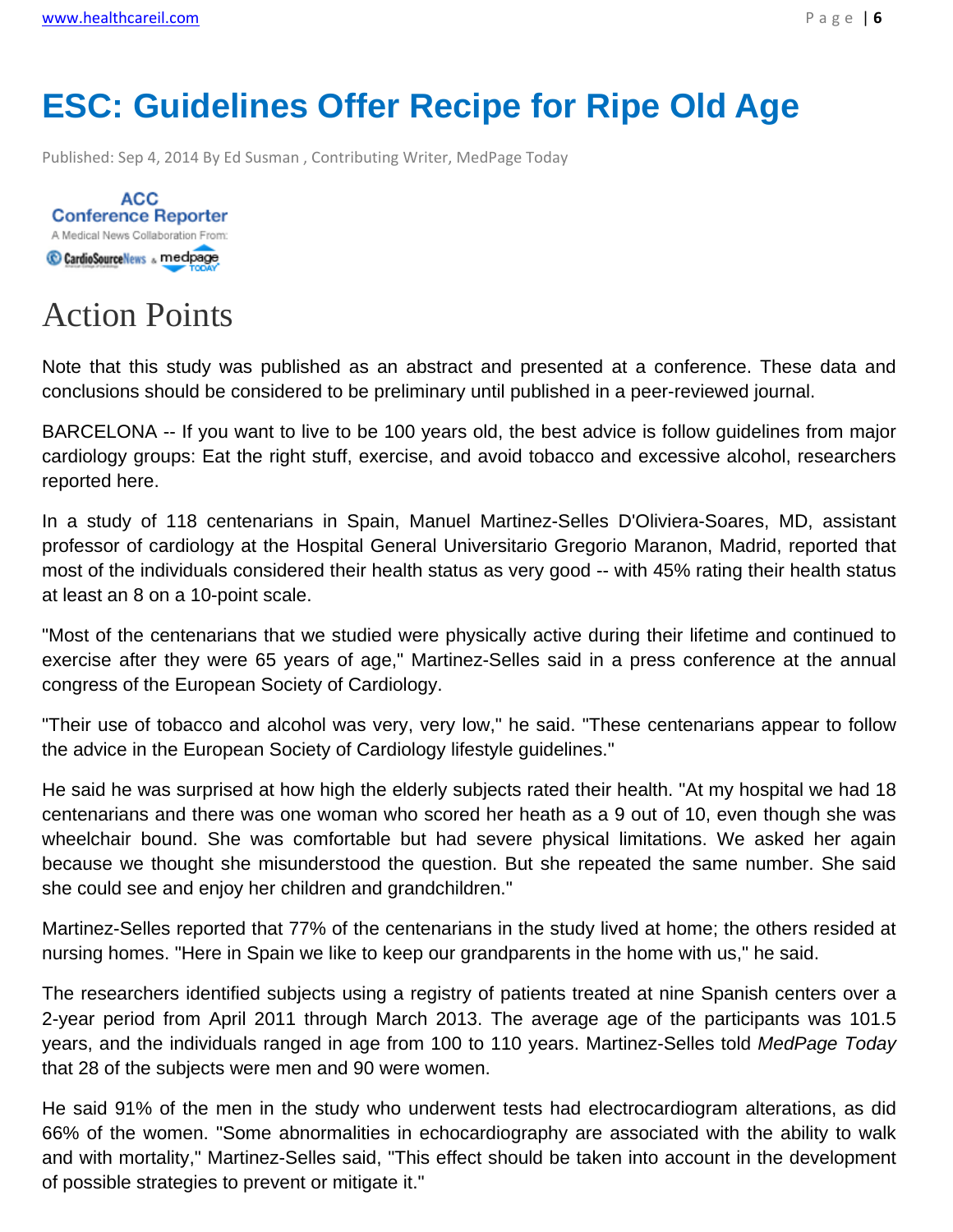He said that most of the centenarians "had strong hearts" with left ventricular ejection fractions of 60%. However, he found that about 20% of these patients had atrial fibrillation. Additionally, left ventricular dilatation was observed in 14% of the patients, and that was associated with the ability to walk 6 meters. Aortic regurgitation was observed in 49% of the patients, and that condition was associated with mortality, Martinez-Selles said. Patients were followed for at least 6 months.

Eva Swahn, MD, professor of cardiology at the University of Linkoping, Sweden, told *MedPage Today*, "The 100-year-olds are the survivors. They are the ones who have good genes, and they have lived a very good life with a healthy lifestyle. So if you want to be 100 years old, choose your parents carefully, but if you can't choose your parents at least live as healthy as you can."

Swahn said that examples of individuals who are overweight and use tobacco into their 90s -- such as the late British Prime Minister Winston Churchill who died at age 90 -- "are true outliers. Forget about them as examples."

Martinez-Selles noted in his press conference report that "our results add to our knowledge of cardiac anatomy and function in centenarians and, thus, help us to better understand the process of aging and exceptional longevity. Centenarians have increased in numbers in recent years, and it is becoming more common to see them in clinical practice."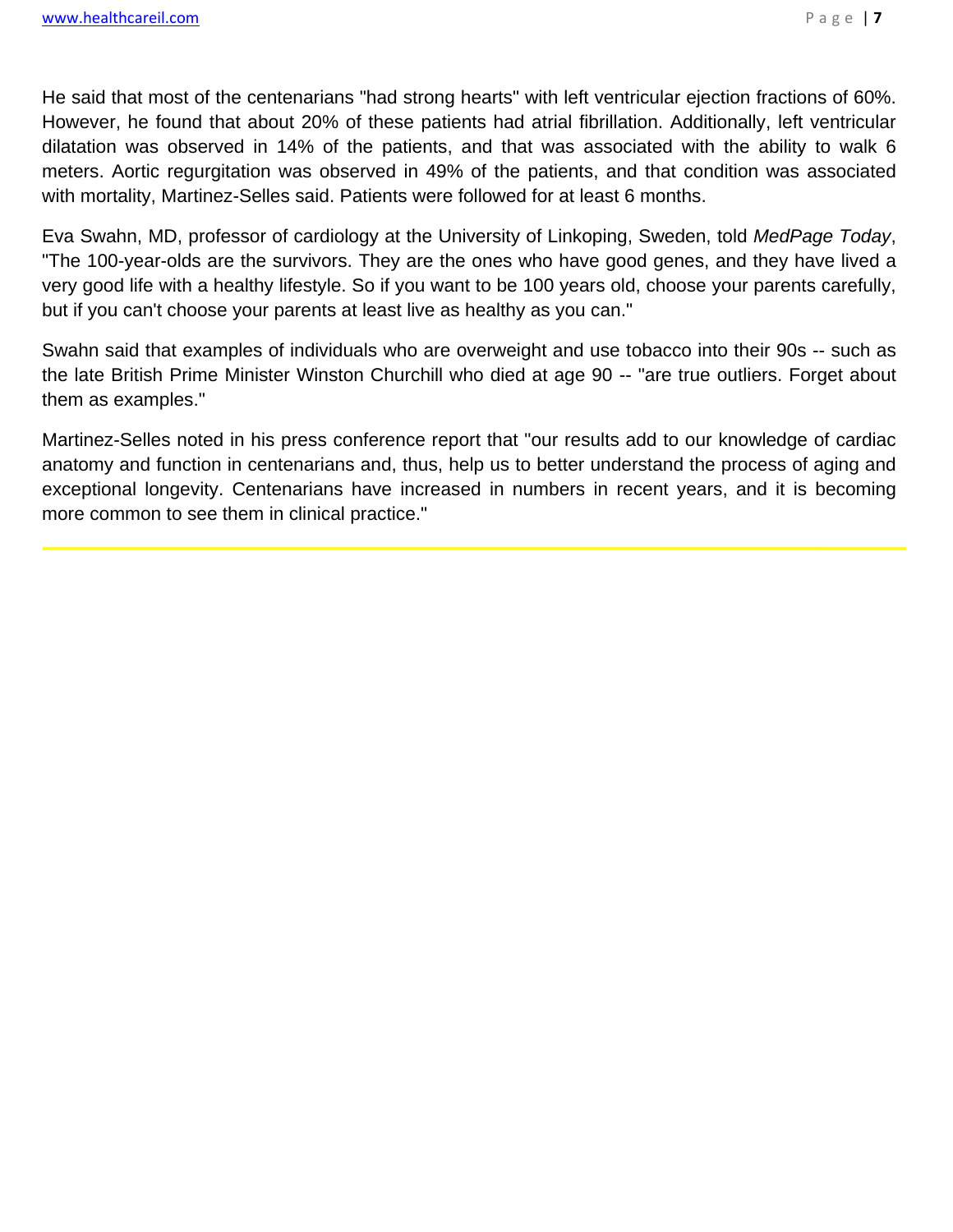# **Questions surround premium increases**

by Brent Harrison | Sep 10, 2014

Although premiums from plans sold through the Affordable Care Act's health insurance exchanges are set to increase an average 7.5% next year, some industry experts believe the jump may be less surprising than people think.

Indiana is supposed to see the largest projected rate increase at 15.4% based on preliminary data from PricewaterhouseCoopers' Health Research Institute. Despite their expected increases being the highest in the United States, Susan Rider National Media Chair for the National Association of Health Underwriters and Account Executive/Human Capital Consultant at Gregory & Appel Insurance in Indiana, explained clients have been advised to expect the spike.

"I think that from a group perspective we already advised our clients last year when they did their renewals to budget at least 15 to 20%. So it should not be much of a surprise," said Rider.

Individual coverages should not be blindsided by the increases either.

She continued, "The other thing a lot of those folks needed was a different formulary list based on the medications that they need. That's one reason why they went outside. So they are also anticipating an increase."

In Iowa, projected at an 11.5% increase according to PWC, it appears there is more variety in the effects of premium rates.

"David Lind does a study here in Iowa that is about to come out in the press this week and in that he is projecting about a 6.9% increase in the Iowa employer based coverage. So I would say we're looking at closer to a 7% increase," explained Jesse Patton, President of the Iowa Association of Health Underwriters. "I have about 25 renewals for December and they are ranging from -35% to a 44% increase, but the majority of them are 2% or below that. Probably half of the renewals are actually a negative."

Questions have been raised about the validity of the statistics published in the recent PWC study, most notably in North Carolina where an earlier version of the report showed a 10.8% increase, but has now been updated to 7.7%.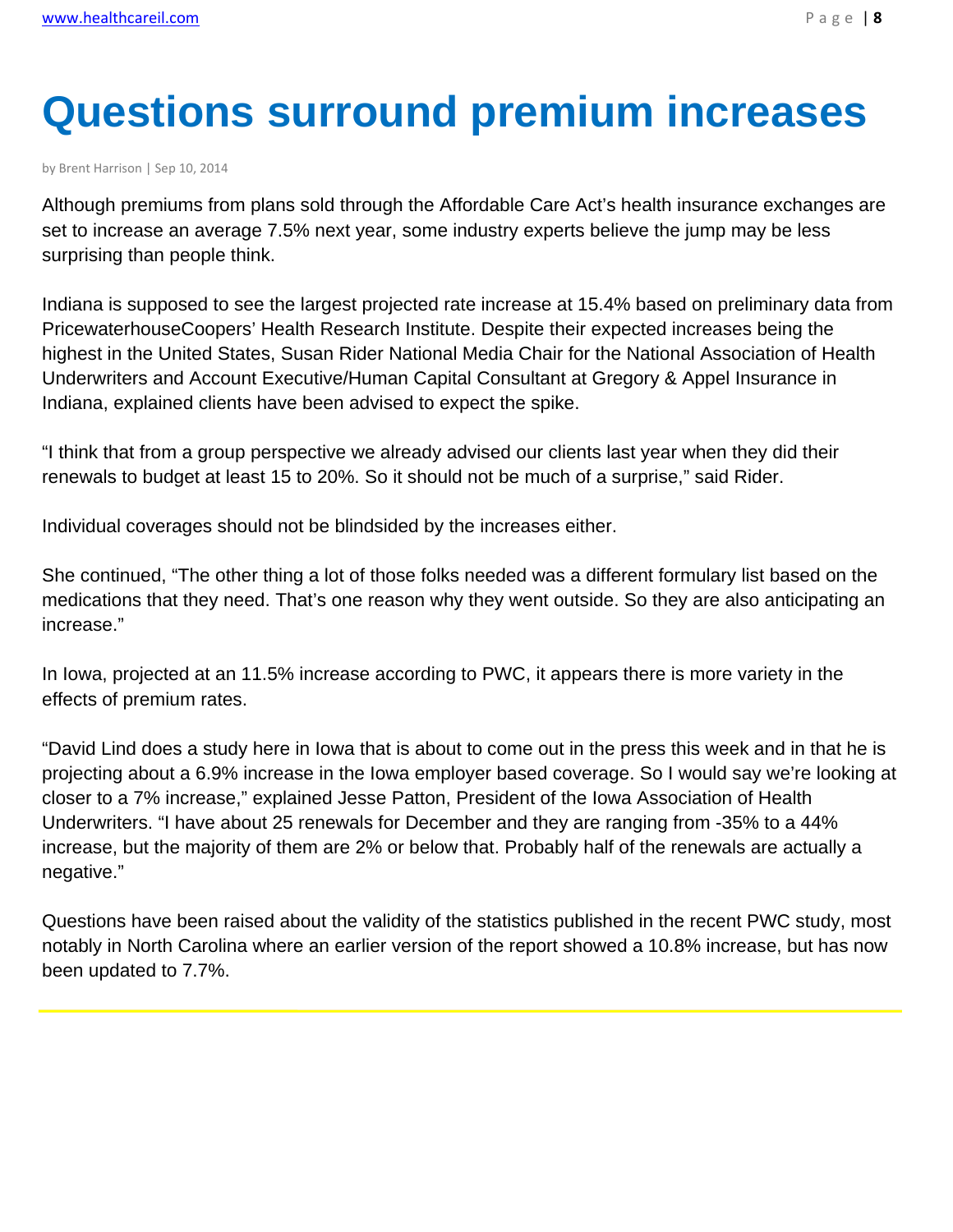## **Support for ObamaCare continues to fall**

By Sarah Ferris ‐ 09/09/14

Public approval of ObamaCare continued to sink this summer, issuing the latest warning for vulnerable Democrats who will face voters this fall after backing the law.

Just 35 percent of voters now support the Affordable Care Act, down 3 percentage points from May, according to a monthly poll by the Kaiser Health Foundation released on Tuesday. Support for the healthcare overhaul law once stood at 50 percent, just weeks after it was signed in 2010.

The percentage of voters who are dissatisfied with the law is also slipping as a larger share of respondents said they didn't have an opinion. A total of 47 percent of voters said they feel negatively about the law, down from an all-time negativity rating high of 53 percent in July.

Healthcare remains one of the most important issues in midterm elections, ranking only behind the economy and jobs as voters' top issue. Still, four years after its passage, nearly 60 percent of voters said they have not felt any direct impact of the law, according to the poll.

The Affordable Care Act faced a series of setbacks this summer, including a barrage of criticism against HealthCare.gov and a hacker who successfully breached the site last week. Federal appeals courts also released a pair of contradictory rulings on the law involving insurance subsidies in states without their own marketplaces.

Political advertising on healthcare has been a key ingredient in candidates' midterm strategies. Just over half of voters reported seeing an ad related to the healthcare law in the last month, the majority of which were negative. In the 11 states with competitive Senate races, 71 percent of voters said they saw ads related to the law, according to the Kaiser poll.

Sen. Mark Pryor (D-Ark.), the vulnerable incumbent in Arkansas, is one of few Democrats to campaign on healthcare reform this year. He released an ad last month to highlight the ways that the law could have helped him fight his own battle against cancer. But he did not mention the name of the law during the 30-second ad.

Political groups had poured about \$450 million into anti-ObamaCare ads as of May 2014, according a nonpartisan analysis this summer by Kantar Media CMAG.

When asked whether ObamaCare should be a campaign issue this fall, voters were nearly equally split, with 47 percent arguing that the debate should continue, while 48 percent said they are "tired of hearing" about it.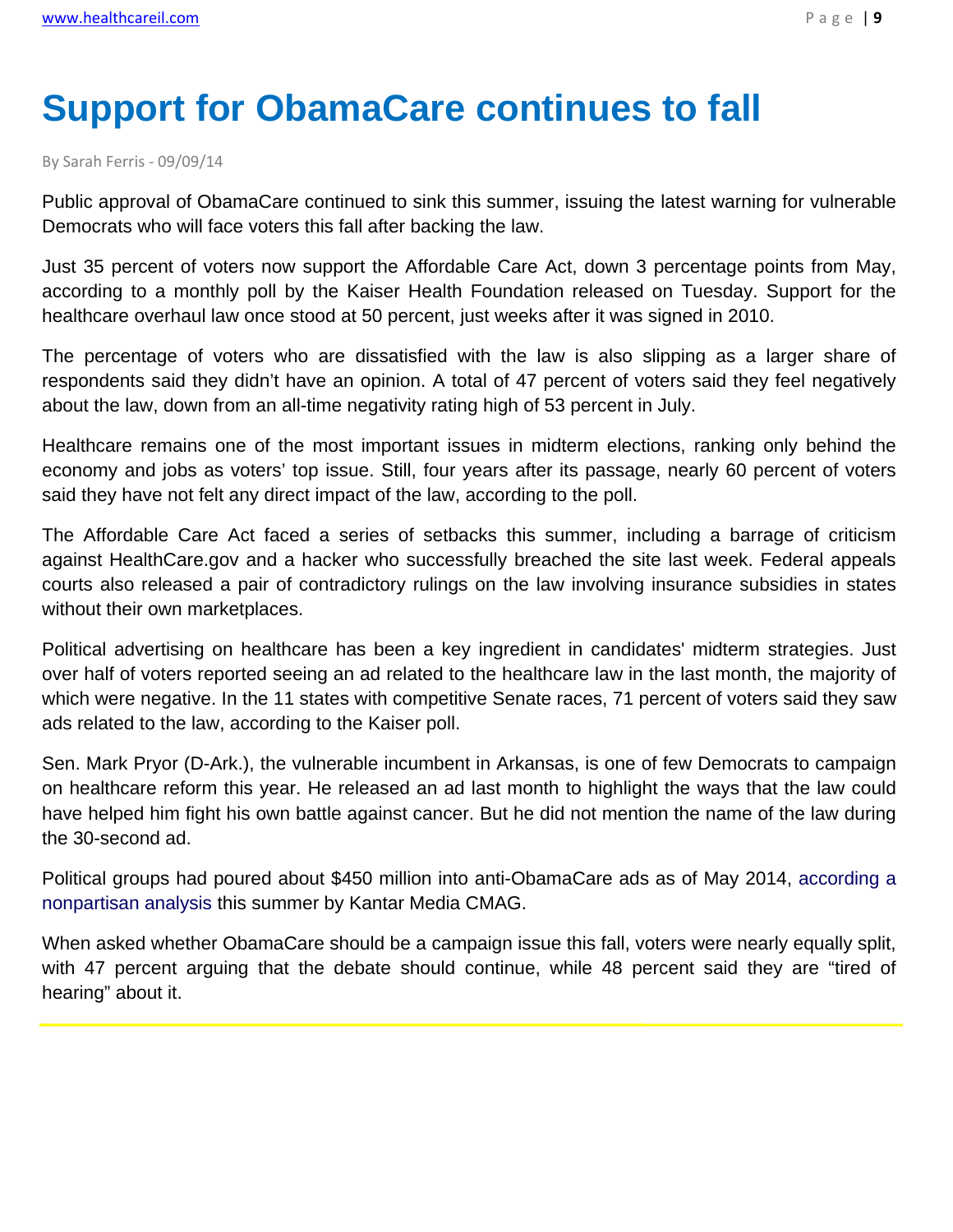# **Early tax planning may be needed because of the Affordable Care Act**



By Michelle Singletary Columnist August 26

Having gone through tax season not that long ago, you may not want to face any issues related to your tax situation until next year.

But some of you may need to do some tax planning now nonetheless. It has to do with the Affordable Care Act.

So here's the deal. If you bought insurance through a federally run or state-run health insurance exchange, also known as the health-care marketplace, you may have received financial help with the monthly payments. This premium tax credit helps offset the cost of your insurance and is intended to make premiums more affordable.

Once you have coverage through the marketplace, you have to report to the exchange if you've had a life change such as an increase or decrease in household income, or if you've had a baby, gotten married or divorced.

You can find a list of events that can affect your coverage or premium credit by going to HealthCare.gov. On the homepage, click the link for individuals and families. Under the "Take Action" section, click on the link that says, "Report income or life changes."

If you are eligible for the credit, you can choose to get it two ways. You can have all or some of it paid directly to your insurance company to lower the monthly premiums. Or you can wait and claim the credit when filing your tax return.

If you elected to get the credit in advance in any amount, or if you plan to claim the premium tax credit, it is mandatory that you file a federal income tax return.

When people set up health-care accounts, the exchanges estimate the amount of the premium tax credit available based on family size and projected household income. The overall income figure is called modified adjusted gross income or MAGI.

In the income estimate, taxpayers must include salary, tips, net income from any self-employment or business, unemployment, Social Security payments, disability payments (but not Supplemental Security Income) and alimony. You don't have to include child support, veteran's disability payments or worker's compensation.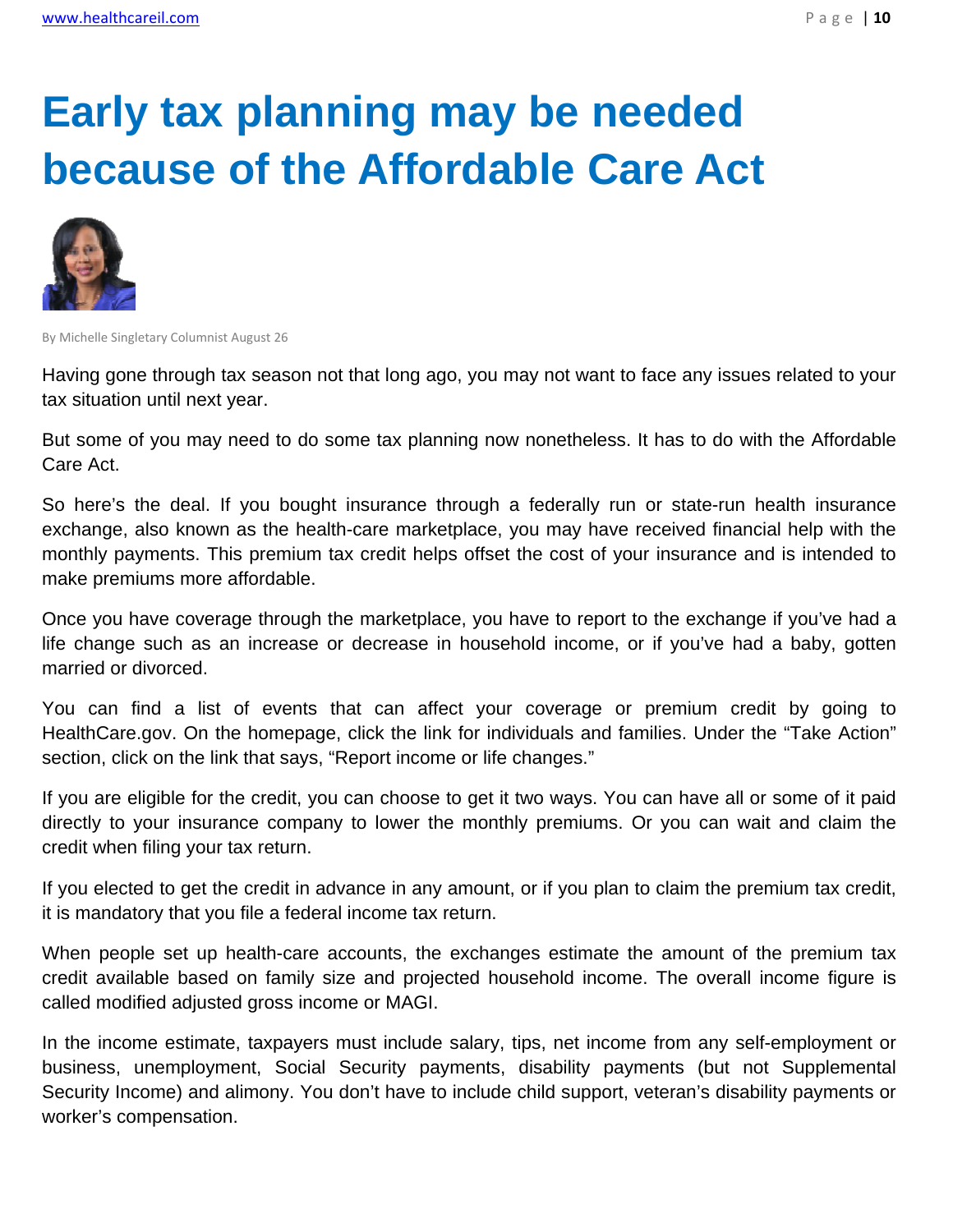However, life happens and things change. This is why the Internal Revenue Service is urging taxpayers to report to the exchanges any alterations in their circumstances to avoid getting too much or too little by way of the tax credit.

You can report changes by either going online or calling the marketplace call center at 800-318-2596 (TTY: 855-889-4325). Online you have to log in to your account, click on the link for the existing application and choose "Report a life change," according to instructions from HealthCare.gov.

The health-care exchange will send you a statement showing the amount of your premiums and credit payments by Jan. 31, according to the IRS. This will help you reconcile the advance credit payments made on your behalf with the amount of the actual credit.

The IRS says when you file next year, you'll have to subtract any advance payments you received during 2014 from the amount of the credit calculated on your tax return. If you were eligible for a higher amount of credit than you received, it will result either in a refund (or an increase in one) or a decrease in the taxes you owe.

But people who receive too much of this subsidy may find they have to pay back some or all of the excess. The amounts people have to pay back are capped depending on household income relative to the federal poverty line, according to a spokesman for the IRS. In these cases, repayments range from \$300 to \$2,500, depending on your income and filing status.

However, if your income for the year was too high (relative to the federal poverty line) to qualify for the credit, you'll have to repay all of the payments that were made on your behalf as an additional income tax liability, according to the IRS.

It's the IRS' responsibility to collect any overage. And the agency has the same authority to get the money as it does with any tax liability or balance due. This includes snatching all or part of refunds to satisfy the debt.

If you have questions about the premium tax credit as it relates to your tax return, the IRS has set up a Web site — at IRS.gov/ACA — to specifically address issues about the health-care law.

Don't wait.

As soon as there is a change in your situation, contact the exchange. The last thing you want when the next tax season comes around is to have something you consider a windfall turn into a financial misfortune.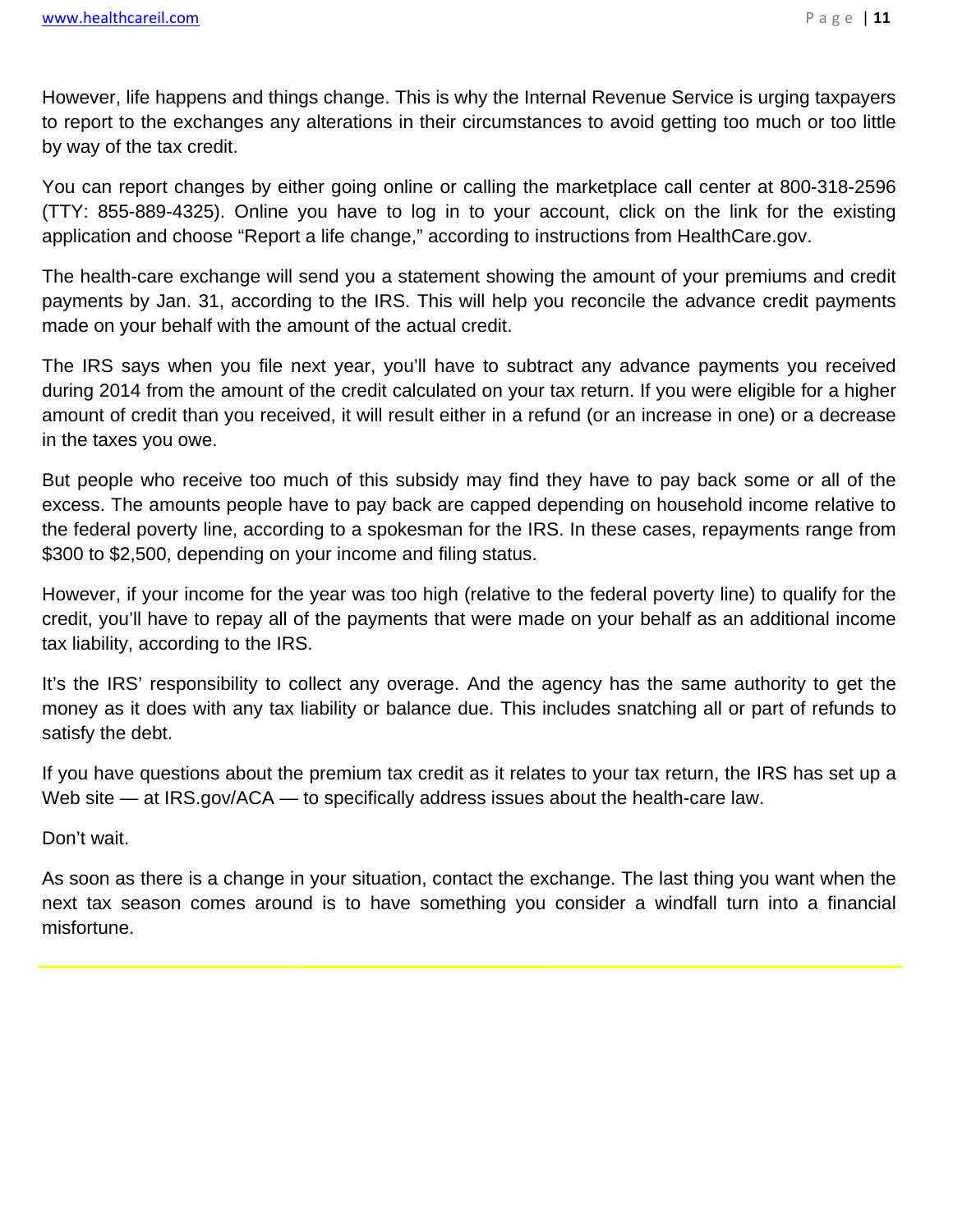# **Health Costs Inch Up As Obamacare Kicks In**

by Jay Hancock September 12, 2014





Whoa! iStockphoto

Doctors and hospitals treated more patients and collected more payments in the spring as millions gained insurance coverage under the health law, new figures from the government show.

But analysts called the second-quarter increases modest and said there is little evidence to suggest that wider coverage and a recovering economy are pushing health spending growth to the painful levels of a decade ago.

Thursday's results from the Census Bureau's survey of service industries join other recent cost indicators that "are quite a bit lower than what the folks at CMS were projecting," said Charles Roehrig, director of the Center for Sustainable Health Spending at the Altarum Institute, a nonprofit research and consulting outfit. "And they're lower than what we were expecting as well."

CMS is the Centers for Medicare & Medicaid Services, the government's main health care bookkeeper. Last week CMS projected that health-expenditure growth would accelerate to 5.6 percent this year from an estimated 3.6 percent in 2013.

But health and social spending as measured by the Census Bureau grew by only 3.7 percent from the second quarter of 2013 to the same quarter of 2014. Hospital revenue increased 4.9 percent during the same period. Revenue for physician offices barely budged, growing by only 0.6 percent. Medical lab revenue rose 1.9 percent.

The report is far from being the last word. It doesn't include spending on prescription drugs, which has been rising this year thanks to new very expensive medicines for hepatitis C.

And while the Census Bureau's year-over-year results for the second quarter show tame cost trends, the increase from the first quarter to the second was more substantial. Total health and social spending rose at an annual rate of more than 12 percent from first quarter to the next. If sustained, such acceleration would raise alarms and actuaries' blood pressure.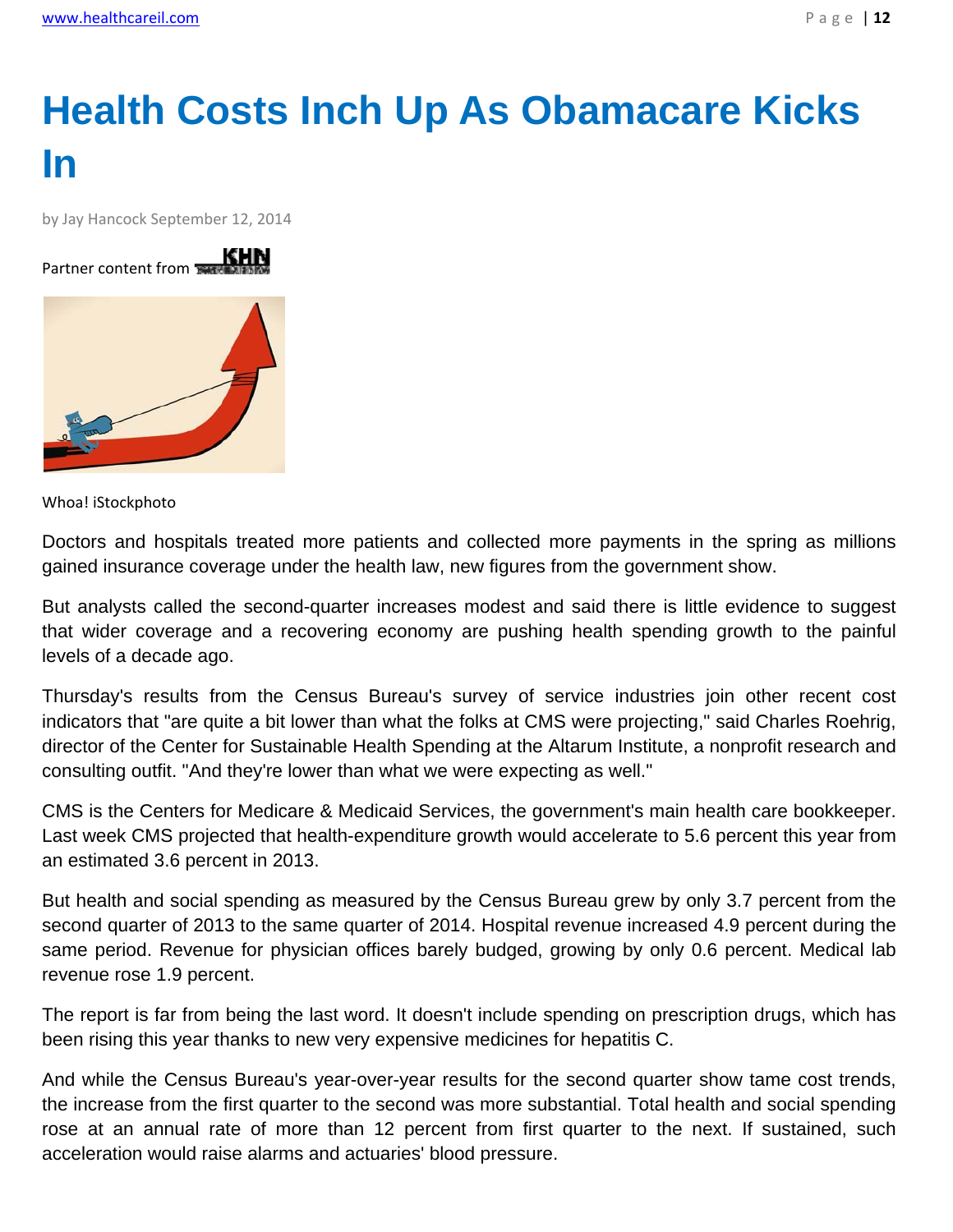But some who follow costs closely don't think the pace will continue.

First, health spending suffered a mini-crash over the winter, as bad storms kept people away from caregivers. Hospitals and doctors billed less from January to March than they did last fall. Part of the second-quarter recovery may just have been catch-up, analysts said.

At the same time, many people covered through the health law's online marketplaces didn't sign up until close to the deadline at the end of March. Much of the spring increase may represent a one-time surge as those folks sought treatment for previously neglected conditions.

For those reasons, the year-over-year results for the second quarter may give a better indication of longer-term cost trends than the change from the first quarter to the second, Roehrig said.

Estimates vary, but no one disputes the idea that the Affordable Care Act's health insurance marketplaces and expansion of Medicaid for the poor have added millions of previously uninsured people to coverage rosters this year.

History and logic suggest that expanded coverage and an improving economy will boost long-term, national health expenditures from their average growth rate of 3.7 percent during the past five years. (That's spending by everybody — government programs, employer insurance, commercial plans and consumers paying out of pocket.)

But so far the speedup seems nowhere close to the near-double-digit rates in the early 2000s.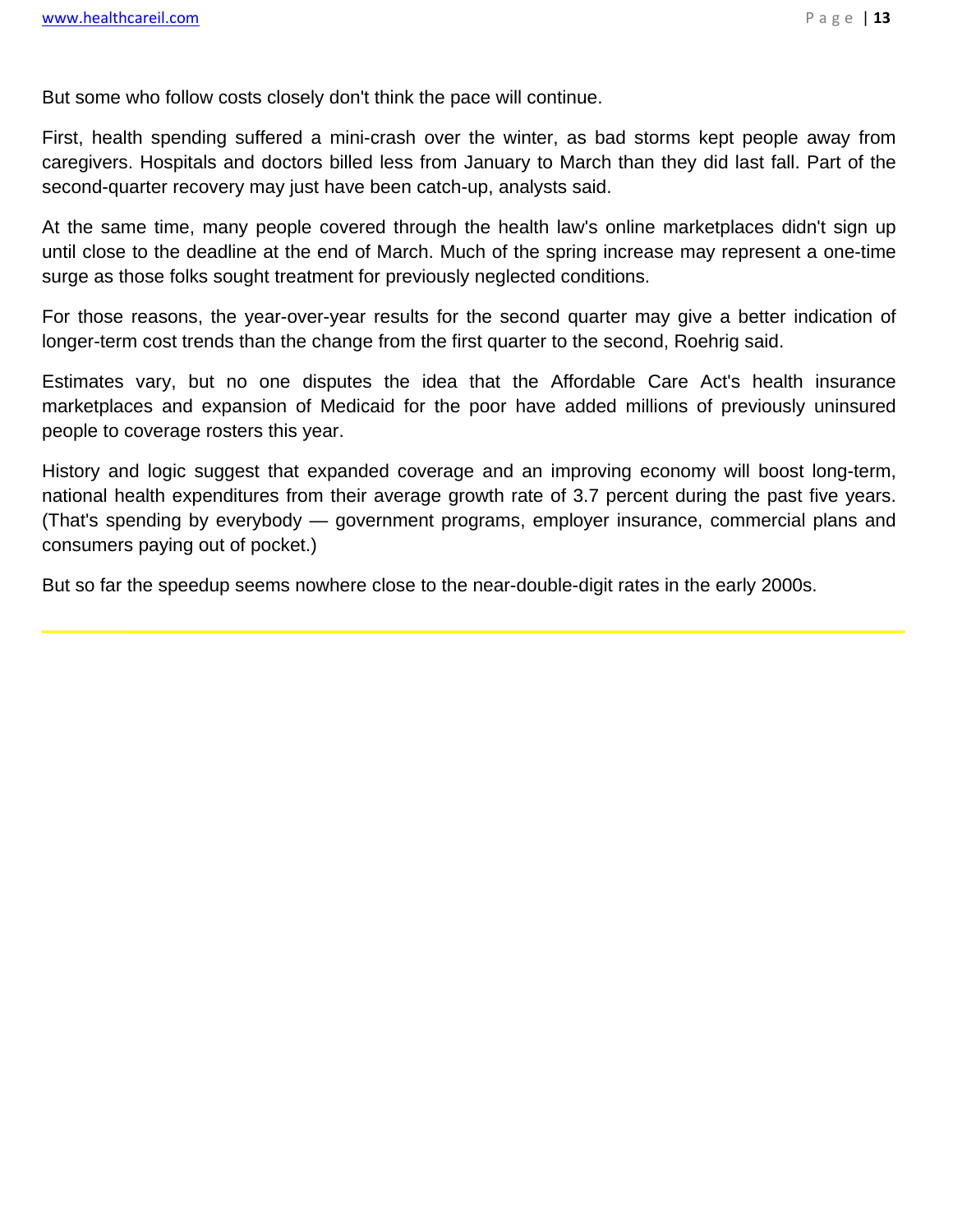# **Nutrition**

6 foods that are making you tired



By Jenna Birch Published September 15, 2014



Ever wonder why your energy level takes such a nose dive in the afternoon? Your favorite breakfast, lunch or snack foods may be to blame. Dawn Napoli, R.D., says certain foods are big energy sappers. See your favorite foods are on the list of the biggest culprits.

### **Bananas**

"High-magnesium foods like banana, pumpkin seeds, and halibut can make you tired," Napoli said. "This mineral is actually a muscle relaxant, so it's great before bed but could affect your energy during the day."

#### **White-Bread**

If you're choosing carbs with a high glycemic index (like white bread and white rice) instead of those with whole grains (like whole-wheat bread and brown rice), then you're not getting the key elements that keep you feeling strong and satiated.

"High-glycemic carbs don't have a lot of fiber, so they break down quickly, and you don't get that steady stream of energy like you do with the whole grains," said Napoli.

### MORE: 5 Healthy Foods That Have More Carbs Than a Slice of Bread

### **Red-Meat**

The high fat content of red meat like steaks and hamburgers could leave you feeling drowsy.

"It takes a lot of energy to break these down, so all your body's energy is going to be focused on that," said Napoli, who suggests opting for salmon instead. "Something with omega-3's should give you a pick-me-up since omega-3 fatty acids are proven to help with brain function and focus."

### **Cherries**

Research has shown that cherries and tart cherry juice work well as a natural sleep aid because they are high in melatonin.

"Cherries will actually help regulate sleep, so it's great as an aid but may be poor as a midday snack," said Napoli.

They're still a great thing to nosh on, especially if you're trying to lose weight (the pits make you slow down while you're eating). However, you might want to save cherries for a bedtime snack.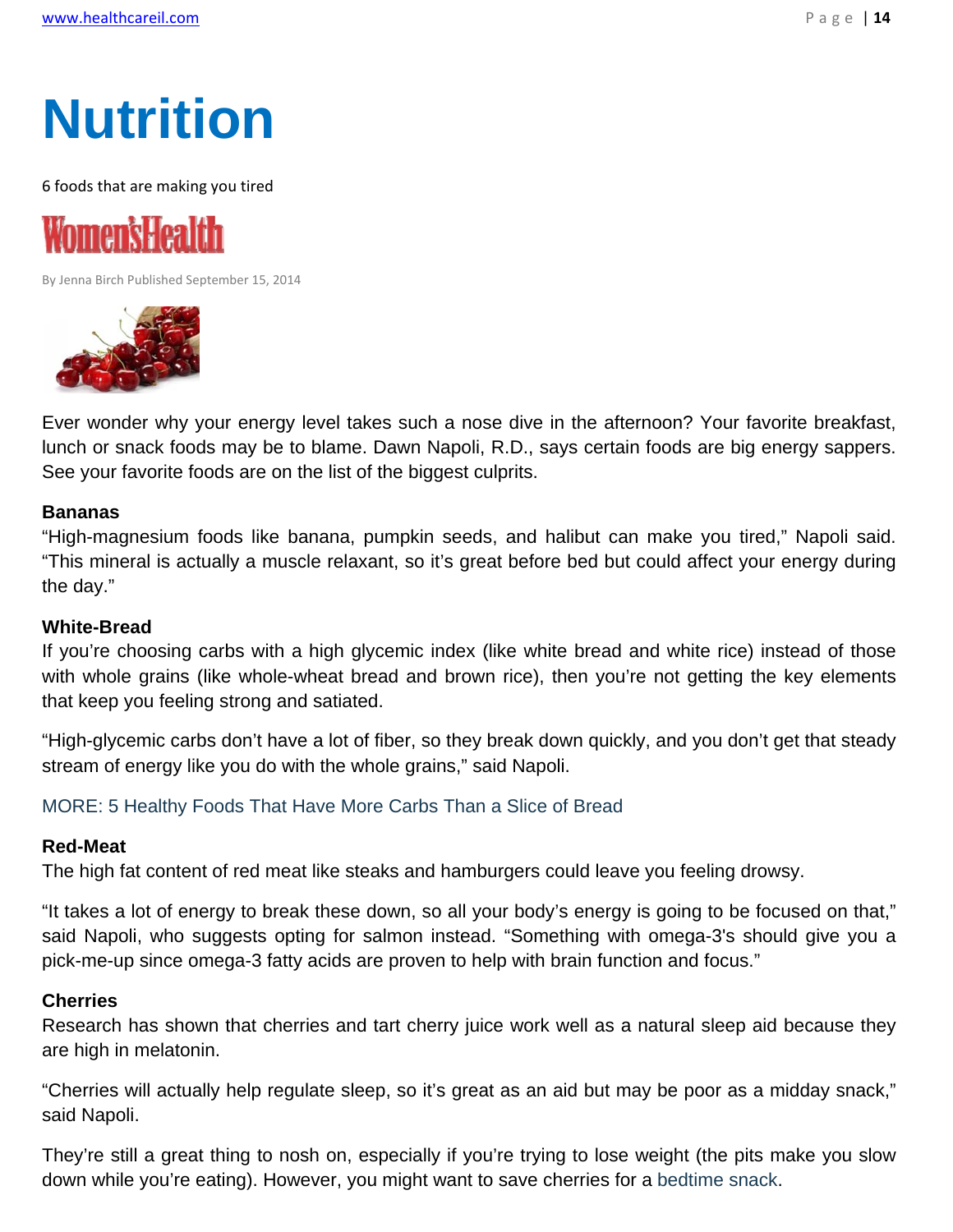### **Sweets**

Having high-sugar sweet treats after lunch can put you in a food coma faster than you can say "yum."

"The amount of sugar going into your body releases insulin, which frees up too much of the amino acid tryptophan in the brain, which will make you sleepy," said Napoli. "You get that rush, and then that crash."

Skip the after-lunch pastry, and wait to indulge until a time when it won't be a huge deal if you start dragging.

### **Coffee**

While this one seems counter-intuitive, Napoli says caffeine-rich drinks like coffee and tea might be causing your tiredness.

"They give you a quick burst of alertness for maybe an hour or an hour and a half but eventually you to crash and burn when the caffeine wears off," she said. "I tend to tell my clients to stick to 200 to 300 milligrams [of caffeine] per day, but drink it in small doses over a longer period of time—maybe until noon. It'll keep you going until around 2 p.m. so you're not wired by the time you get home at night."

Napoli also said the best morning energy fix is breakfast, not just java. It's the meal that lets you literally "break the fast" you experience at nighttime, and thus it helps power you up for the day. She suggested trying to pack in nutrients with a mix of whole grains with fiber, lean protein, and some fruit.

"And if you can get a dairy product in there, even better," said Napoli. "That combination will help give you lasting energy for the day."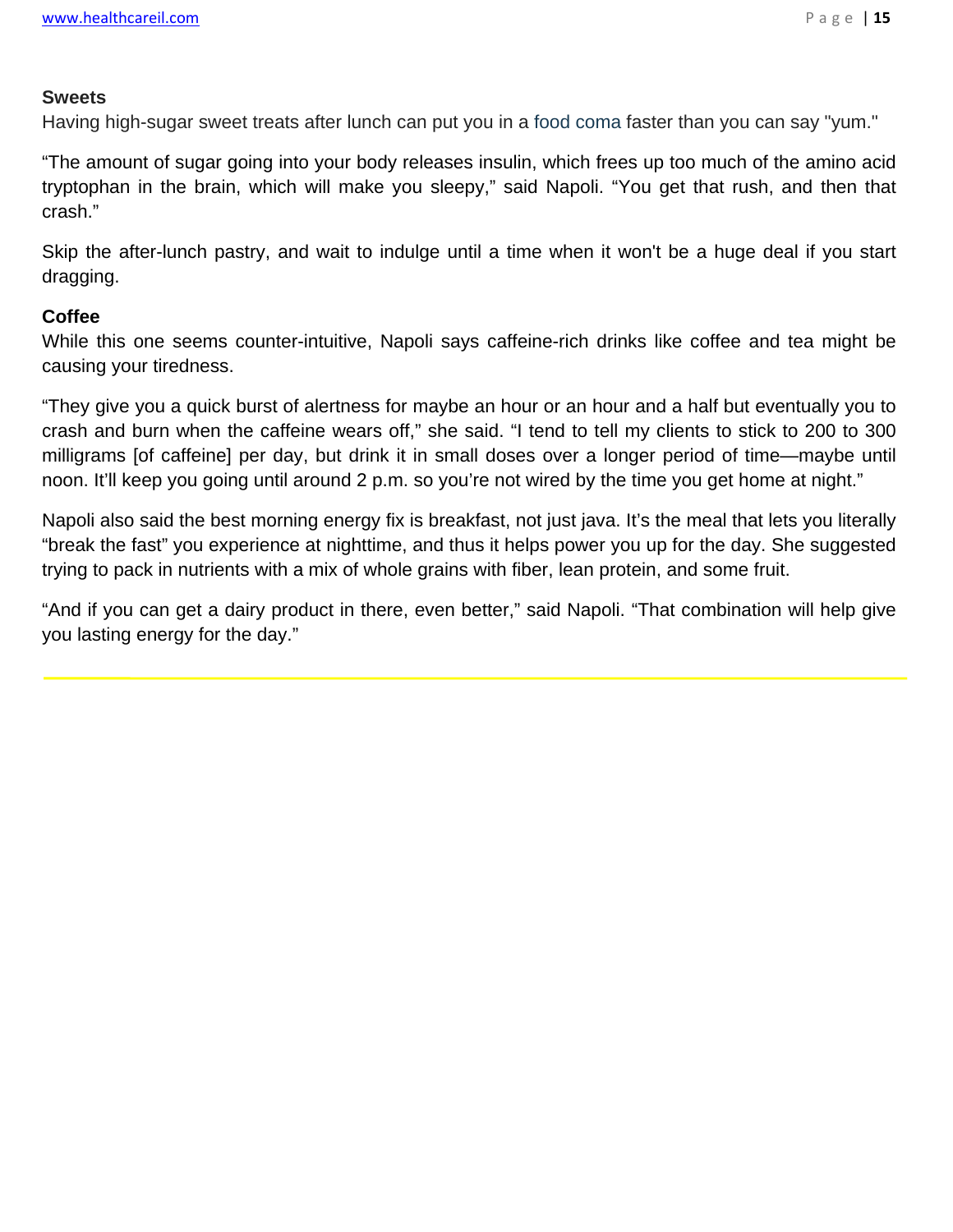### **Employers Reining In Health Care Costs, But With A Twist**

The 2014 Kaiser/HRET Employer Health Benefits Survey came out last week, with the remarkable news that employers are reining in health costs. Premiums for employer-based health insurance are up an average of just 3% this year, relatively little considering the steep increases from the first decade of the century, when health costs more than doubled.

The key to this achievement: employers' widespread adoption of high-deductible health plans. The phenomenon is an unintended consequence of Obamacare and an intended consequence of "Bushcare," as I've described before.

The Kaiser/HRET study confirms the prevalence of these high deductible plans; one in five workers is now enrolled, and deductible levels continue to rise. These plans have an average deductible of more than \$2,200 for an individual and \$4,300 for family coverage. And unlike more traditional plans, until the employee hits his or her deductible, they pay everything—office visits, X-rays and tests that other plans simply charge a copay for.

The Twist: It's Not All About Controlling Costs

But here's a surprising twist: Employers may be cost-conscious, but they are still spending more money.

The same report shows that employers are spending more than they did last year on their portion of the premiums. Moreover, they are voluntarily spending additional sums of money above and beyond what they pay in health insurance premiums. Here are some examples.

First, about two-thirds of the large employers that offer high-deductible plans voluntarily pair them with tax-protected health savings accounts that help employees pay out-of-pocket costs. Many of these employers pay into these accounts, again voluntarily, as much as \$3,000 a year for a single-family savings account.

Many are also paying to exclude some benefits from the deductible requirements, such as preventive care, prescription medications or physician services for diabetics. What are we to make of this? Employers' first consideration is not cost, but value. Employers are giving employees incentives to shop for the right care at the right price, without sacrificing necessary care when money is tight. It's a tough balance, but employers appear to be grappling with it very seriously, and it's costing them.

### **Investing In Wellness (Wisely)**

Another dramatic example is employers' investment in wellness and disease management programs. Such programs are not cheap, and the research suggests employers don't see a financial return on that investment. Yet it is worthwhile to them anyway, and hard-nosed leading CEOs take pride in these programs. Virtually all large employers in the Kaiser/HRET study report some kind of wellness or disease management program such as smoking cessation classes, exercise programs, and health coaching.